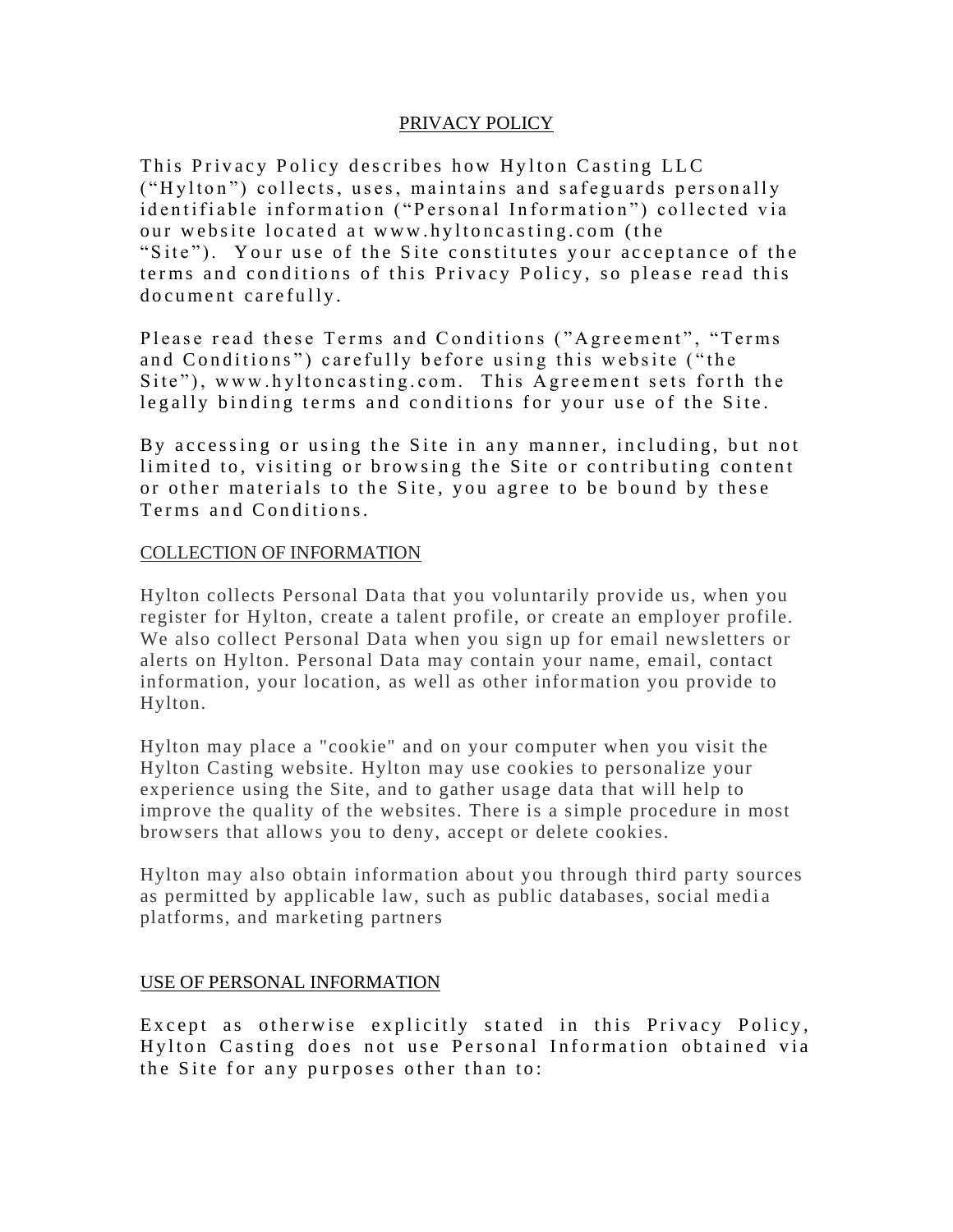• Provide you with information you've requested in connection with castings, show applications, employment with Hylton Casting, signing up for our newsletter or other offerings we may provide;

• Evaluate your suitability for castings or employment with Hylton Casting, as applicable, and contact you in fur therance there of:

• Contact you in response to any requests, complaints, or other comments you may have about the Site or Hylton  $C$  asting; and

• Provide you with important Site-wide announcements.

### INTERNET PROTOCOL ("IP") ADDRESSES

The Site may collect, log, and aggregate certain anonymous information used to administer the Site, but which do not identify you personally when you visit the Site. This information includes your Internet Protocol ("IP") address and your domain name. An IP address is a number that is automatically assigned to your computer by the Internet Service Provider ("ISP") through which you access the internet and a domain name is the name of the ISP computer itself through which you access the internet. The Site may log IP addresses and domain names and aggregate them for system administration and to monitor Site usage. We may use the aggregated information to measure the number of visits to our Site, the average time spent on our Site, the number of pages viewed, and various other Site use statistics to help us evaluate how the Site is used and to continuously improve the content we provide. The Site does not link IP addresses or domain names with any Personal Information, which means that a visitor's (who has not chosen to share Personal Information with us) session will be logged on our servers, but that visitor remains an on y m ous.

### SHARING OF PERSONAL INFORMATION

Except as otherwise explicitly stated in this Privacy Policy, Hylton does not collect or compile Personal Information for distribution to unaffiliated third parties. We may disclose Personal Information: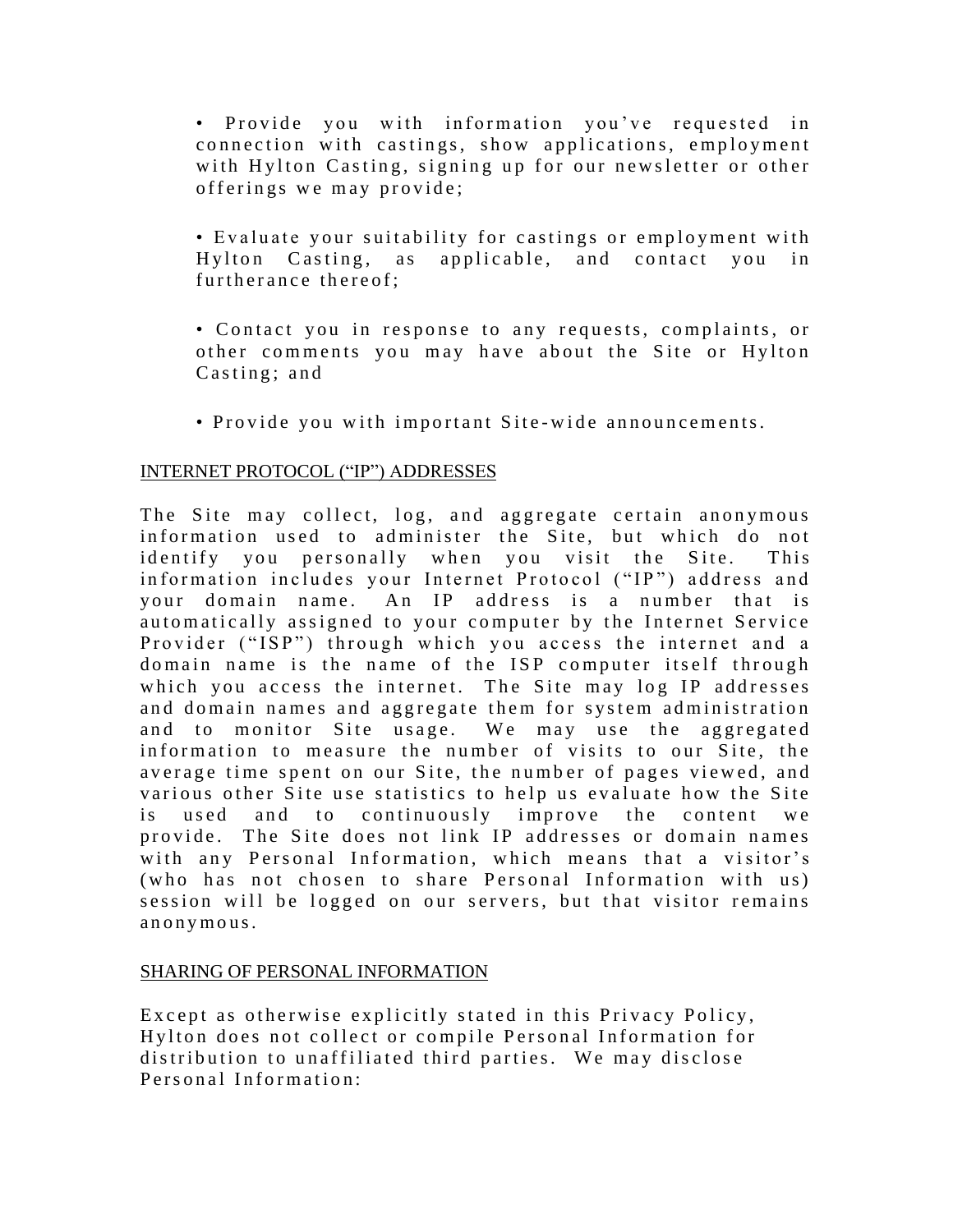- To comply with valid legal processes, such as pursuant to a search warrant, subpoena, or court order:
- When we have a good faith belief that the law requires such disclosure;
- When necessary to comply with applicable laws, rules or regulations;
- When you have expressly consented to such disclosure:
- When reasonably necessary to protect our rights and property;
- If we buy, merge with, or sell substantially all of our assets: or
- To the producers and/or networks for whom we conduct castings.

We also provide certain third-party partners and affiliates with Personal Information, as necessary, to assist us in administering the Site, the services offered via the Site and our communications with you. We will not sell or rent your Personal Information to third parties for their marketing purposes without your explicit consent and you will not receive any contact from unaffiliated third parties as a result of providing Personal Information to us. In the unlikely event of our bankruptcy, insolvency, reorganization, receivership, or assignment for the benefit of creditors, or the application of laws or equitable principles affecting creditors' rights generally, we may not be able to control how your Personal Information is treated, transferred, or used.

# USER CONTENT

The Site allows you to upload, submit, store, send or receive content, including, for example, photographs, audio, video, résumés, biographical material, or contact information (your "User Content"). We also request date of birth only for the limited purpose of verifying that the individual is not a minor (for verification purposes pursuant to 18 U.S.C. §§ 2256 et seq.).You retain any intellectual property rights that you may hold in your User Content and you are responsible for everything submitted to the Site .

We do not claim ownership in any User Content. When you upload, submit, store, send, or receive content to or through the Site, you give Hylton (and those we work with) a non-exclusive, no-cost, perpetual, worldwide license (a legal form of permission) to use, host, store, reproduce, modify, create derivative works (such as translations,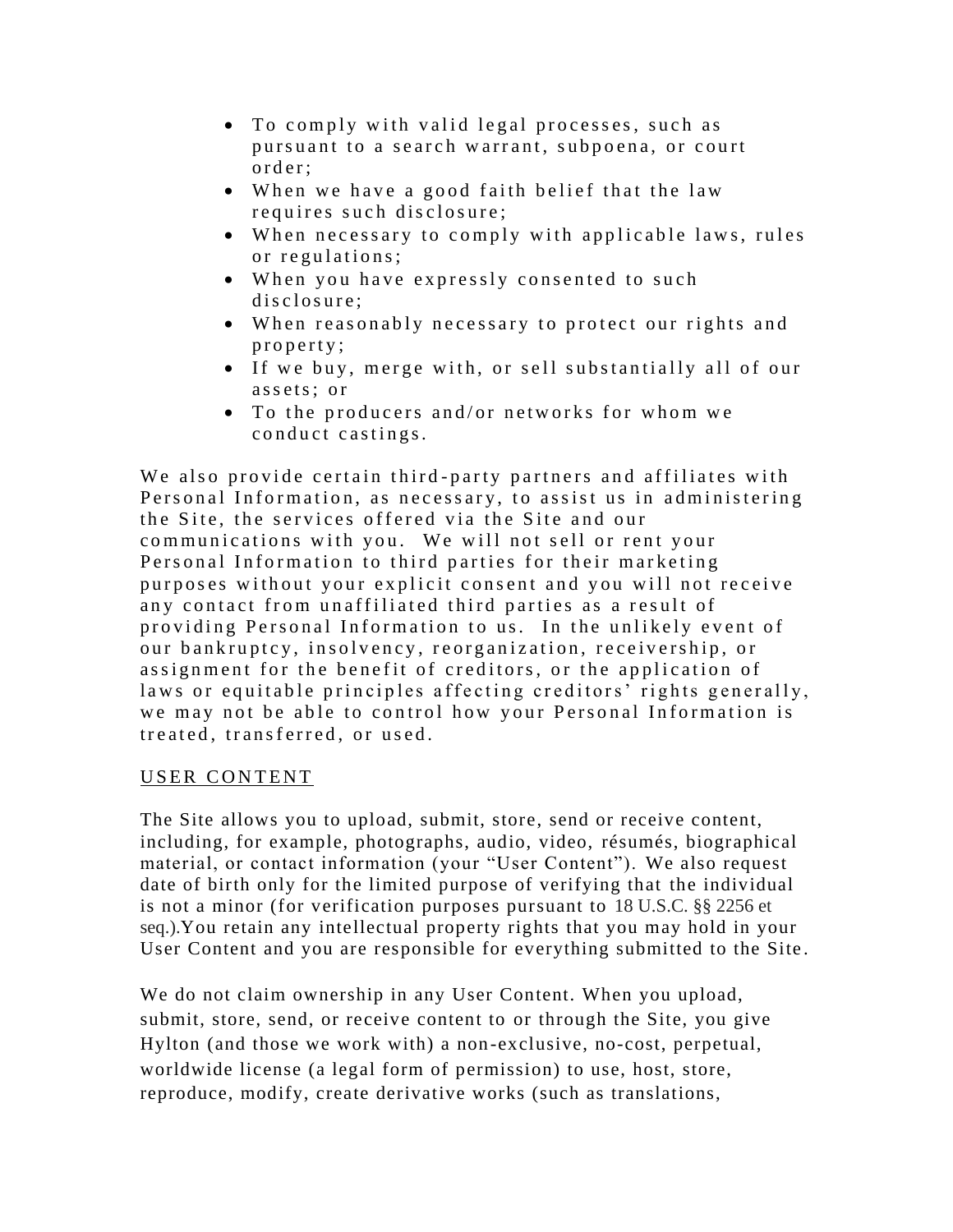adaptations or changes we might make for the Site to function optimally), communicate, publish, publicly perform, publicly display and distribute your User Content. Where appropriate, and subject to our privacy policy, Hylton may publish or disclose your name in connection with your User Content. By submitting User Content, you warrant and represent that you own the rights to the User Content or are otherwise authorized to post the User Content and grant Hylton the rights contemplated under these Terms. You are responsible for proving your User Content does not violate any laws or third party rights.

# OPTING OUT

We will take commercially reasonable steps to remove any Personal Information stored on our systems upon request. You may make such request by contacting us. Please be aware that it may not be possible to completely remove or delete all of your Personal Information from our records without some residual data remaining due to backups, archives and other reasons. However, after receiving your request, all Personal Information stored in databases we actively use and other readily searchable media will be updated, modified, deleted or confirmed to you, as appropriate, as soon as is reasonably practicable.

# THIRD PARTY LINKS/WEBSITES

The Site may contain links to third-party websites that we do not operate and that are beyond our control. Hylton does not endorse, and is not responsible for, the privacy practices or the content of such websites. You should review the applicable privacy policies in connection with your use of such websites.

# CHILDREN'S ONLINE PRIVACY PROTECTION ACT

The Children's Online Privacy Protection Act of 1998 and its rules (collectively, "COPPA") require us to inform parents and legal guardians ("Parents") about our practices for collecting, using, and disclosing personal information from children under the age of 13 ("Children"). It also requires us to obtain verifiable consent from a child's parent for certain collection, use, and disclosure of the child's personal information.

This section only applies to children under the age of 13 and supplements the other provisions of this Privacy Policy. Only the other provisions of this Privacy Policy apply to teens and adults.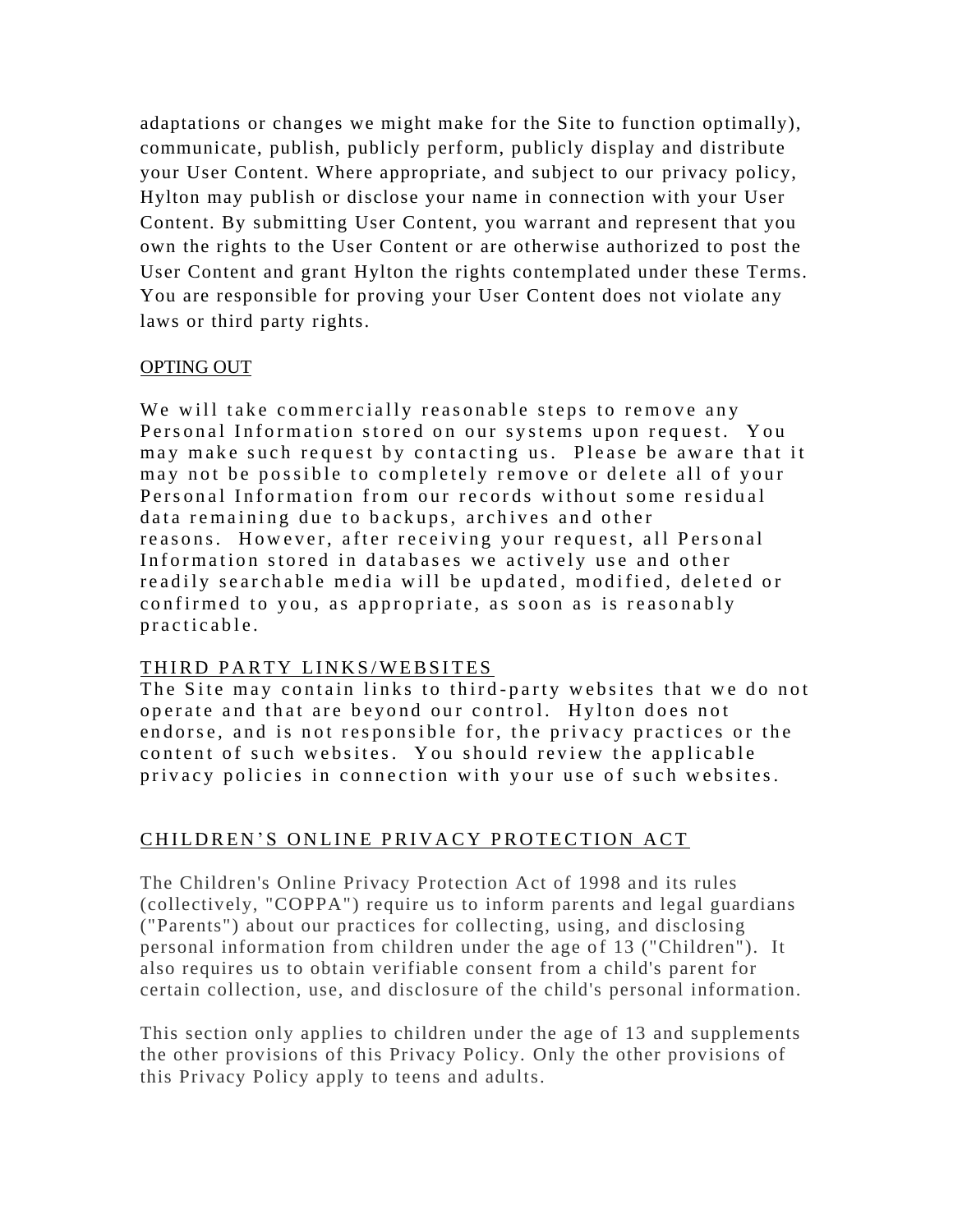### *a) Parental Consent*

Only a Parent or Legal Guardian of a child under the age of 13 years old may submit information on the Site for consideration to promote their child's performing arts career. When creating a submission on behalf of their child, the Parent or Legal Guardian will be asked to enter their child's date of birth. If the child is under 13 years of age, a Parent must affirm that they are the Parent or Legal Guardian of the Child whose information they are submitting, and consents to the release of the child's personal information.

# *b) Accessing And Correcting Your Child's Personal Information*

At any time, you may review the child's personal information maintained by us, require us to correct or delete the personal information, and/or refuse to permit us from further collecting or using the child's information.

You can review, change, or delete your child's personal information by sending an email to bookings@hyltoncasting.com. To protect your privacy and security, we may require you to take certain steps or provide additional information to verify your identity before we provide any information or make corrections.

### INTELLECTUAL PROPERTY

The Site and its original content, features and functionality are owned by Hylton Casting and we reserve all rights granted under copyright law.

### **TERMINATION**

We may terminate your access to the Site, without cause or notice, which may result in the forfeiture and destruction of all information associated with you. All provisions of this Agreement that by their nature should survive termination shall survive termination, including, without limitation, ownership provisions, warr anty disclaimers, indemnity, and limitations of liability.

# GOVERNING LAW

This Agreement (and any further rules, polices, or guidelines incorporated by reference) shall be governed and construed in accordance with the laws of Georgia.

# CHANGES TO PRIVACY POLICY